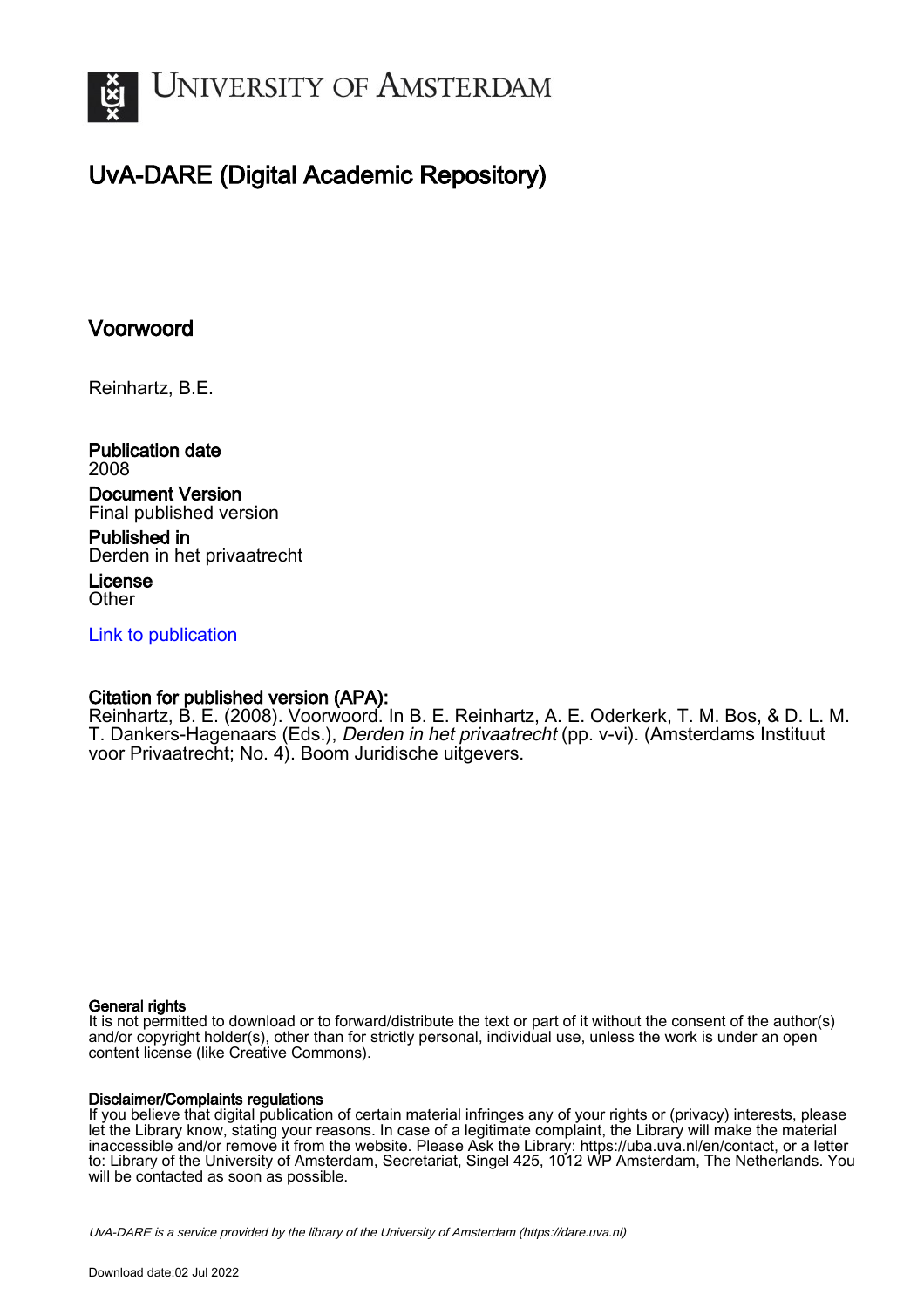## **Voorwoord**

De *derde* in het recht is een boeiend fenomeen. Door zijn vele verschijningsvormen laat de derde zich niet eenduidig inpassen in het rechtssysteem. Daar komt bij dat het juridisch referentiekader in de loop der jaren meebeweegt op de golven van de maatschappelijke ontwikkelingen. De positie van de derde in het rechtsstelsel is mede daardoor aan verandering onderhevig.

Tegen die achtergrond kan de bundel Derden in het privaatrecht worden geplaatst. De bijdragen belichten uiteenlopende posities van de derde in verschillende privaatrechtelijke rechtsgebieden anno 2008.

De bundel bevat opstellen van auteurs die allen verbonden zijn aan het AIP, het Amsterdams Instituut voor Privaatrecht. De meeste auteurs maken tevens deel uit van de onderzoeksgroep Nederlands Privaatrecht in internationaal en rechtsvergelijkend perspectief, die met het verschijnen van deze bundel haar driejarig programma afsluit.

In het kader van de samenwerking binnen het onderzoeksprogramma werden de bijdragen in concept binnen de onderzoeksgroep besproken. Dit heeft ertoe geleid dat zich reeds in een vroegtijdig stadium de indeling van de bundel in de verschillende deelgebieden aftekende: vermogensrecht, procesrecht en familierecht.

Het onderwerp Derden in het privaatrecht laat door zijn veelzijdigheid een behandeling vanuit verschillende invalshoeken toe. In eerdere literatuur kwam de derde vooral binnen het contractenrecht aan de orde. In deze bundel wordt de derde ook in andere delen van het vermogensrecht en bovendien in het procesrecht en het familierecht onderzocht.

Afhankelijk van het perspectief dat wordt gekozen, blijkt de derde in verschillende posities in het privaatrecht voor te komen. In veel gevallen is hij een derde die moet afwachten welke rechtsgevolgen het handelen van partijen voor hem heeft. In andere gevallen manifesteert de derde zich bijvoorbeeld als normstellende, regulerende entiteit.

Aan de bijdragen in deze bundel gaat een inleidende beschouwing van de redactie vooraf over de ontwikkeling van het denken omtrent de positie van derden in het privaatrecht. In deze algemene inleiding wordt het referentiekader geschetst waarbinnen de afzonderlijke bijdragen kunnen worden geplaatst.

Ter gelegenheid van het verschijnen van deze bundel vindt een studiemiddag plaats waarop de onderzoeksresultaten aan een breder publiek worden